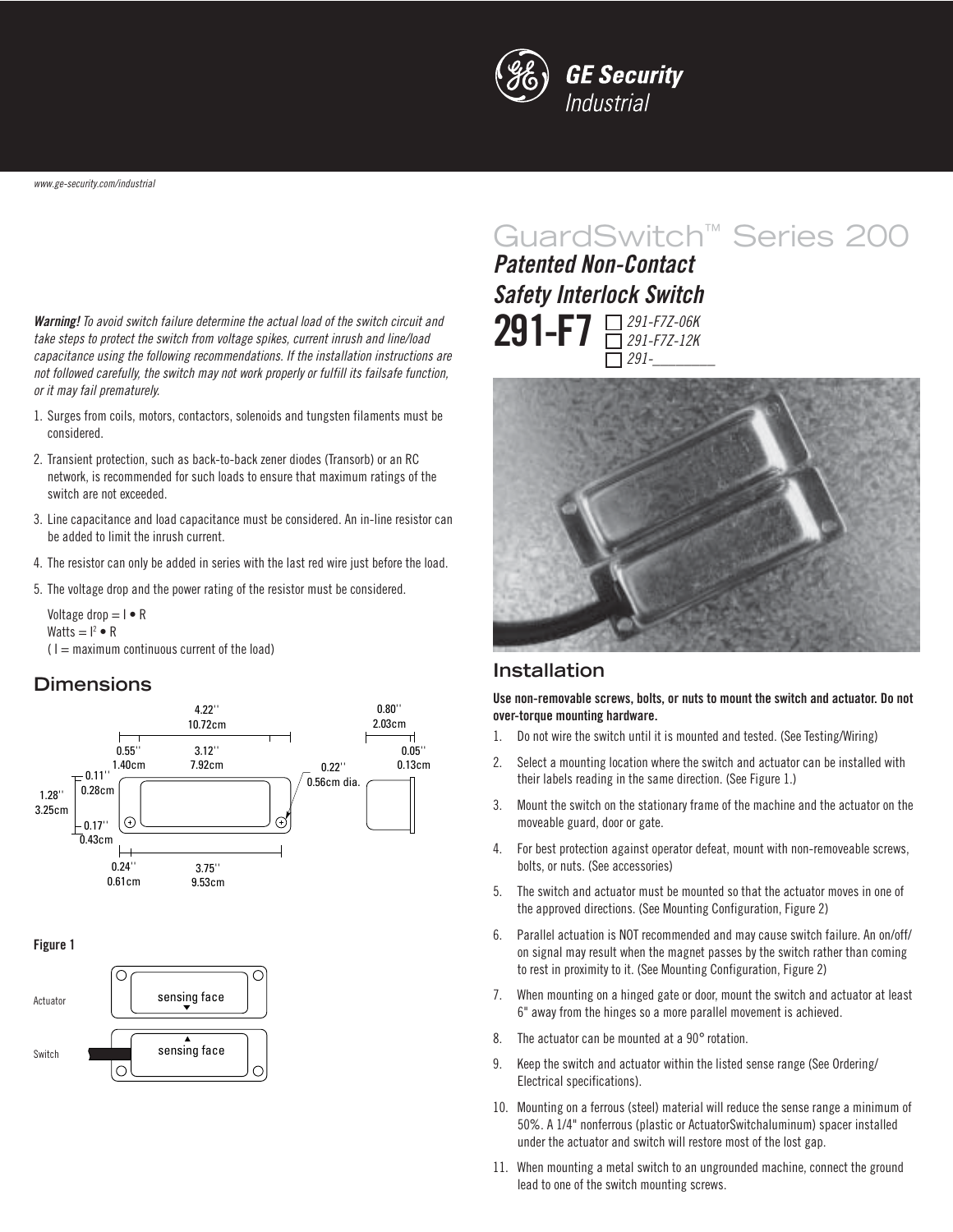## **Mounting Configurations**

#### **Figure 2**



\* Actuation surface

Three configurations are appropriate for interlock applications. The parallel actuation can result in on/off/on signal if the actuator passes by the switch rather than coming to rest in proximity to it. This is NOT a recommended configuration for interlock applications.

## **Wiring for one FailSafe GuardSwitch™**

Add a 1/2 amp *fast-acting* fuse<sup>\*</sup> in series to protect the switch from premature failure caused by inrush-currents, tampering, or excessive vibration.



\* Use fast-acting Littlefuse 216, fast-acting Microfuse or fast-acting Pico II fuse up to 1/2 Amp.

## **Wiring for two to ten FailSafe GuardSwitches™ in series**

Add a 1/2 amp *fast-acting* fuse in series to protect the switch from premature failure caused by inrush-currents, tampering, or excessive vibration.

#### **Figure 3 Figure 4**



\* Use fast-acting Littlefuse 216, fast-acting Microfuse or fast-acting Pico II fuse up to 1/2 Amp.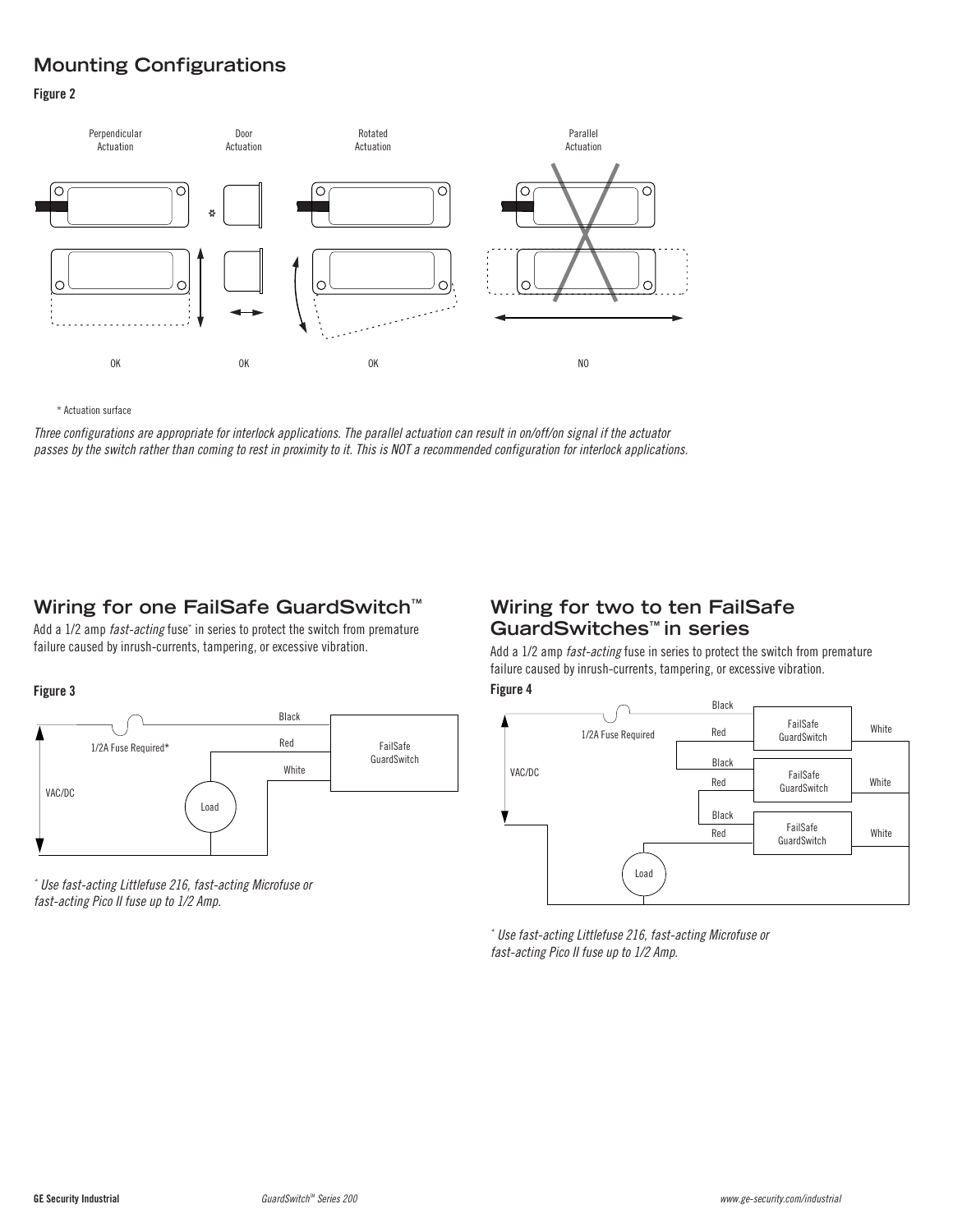## **Testing**

After mounting the switch and actuator, test the switch for proper operation. Test with circuit disconnected from source and load. For multiple switches in series, test one switch at a time with all other guard doors closed. Then:

- 1. Hook the black and white leads of the switch to an Ohmmeter. Move the gate or door open and closed several times slowly. At all times the meter should read O.L. or "open."
- 2. Hook the Ohmmeter to the black and red leads of the switch. Move the door or gate open and closed. The meters should read O.L. when the actuator is away and it should read less than 1 Ohm when the actuator is in range.
- 3. Hook the Ohmmeter to the white and red leads of the switch. Move the door or gate open and closed. The meter should read 11–14 ohms (F6 model) and 500-100 ohms (F7 models) when the actuator is away and it should read O.L. when the actuator is in range.

## **Wiring**

- 1. After the switch and actuator have been mounted and tested, wire the FailSafe GuardSwitch™ as shown in Figure 3.
- 2. For wiring 2 to 10 FailSafe GuardSwitches™ in series, see Figure 4. (Do not exceed 10 switches in a series).
- 3. Failure to install in-line fuse voids warranty.

## **Troubleshooting**

If the in-line fuse blows or the GuardSwitch™ remains open:

- 1. Check the application for premature failure caused by inrush-currents, tampering, excessive vibration and misalignment.
- 2. Disconnect all three wires of GuardSwitch™ and test according to testing instructions, steps 1-3.
- 3. If the GuardSwitch™ fails any of the three tests, it must be replaced.
- 4. Replace the in-line fuse if blown.

## **General Specifications**

| <b>Enclosure</b>         | Seamless 304 Stainless Steel                                              |
|--------------------------|---------------------------------------------------------------------------|
| <b>Temperature Range</b> | $-40^{\circ}$ F to 150 $^{\circ}$ F (-40 $^{\circ}$ C to 65 $^{\circ}$ C) |
| Environmental            | <b>Hermetically Sealed Contact Switch</b>                                 |
|                          | Encapsulated in Polyurethane                                              |
| <b>NEMA Rating</b>       | 1, 2, 3, 4, 4X, 5, 6, 12                                                  |
| <b>Protection Class</b>  | IP 67                                                                     |
| <b>Response Time</b>     | 5 msec                                                                    |
| Life Cycles              | 100.000 Under Full Load:                                                  |
|                          | Up to 200,000,000 Under Dry Circuit                                       |
| Lead Types/O.D.          | SJTOW-A (K) 18/3 AWG/0.33" (0.83cm)                                       |
| UL/CSA                   | All Models                                                                |

**Note:** The 291-F7 has a patented "watch-dog" circuit which, when switch failure occurs, the fused watch-dog circuit will draw 4 Amps. The voltage supply must have a current capacity of 4 Amps. This results in an open, fail-safe condition.